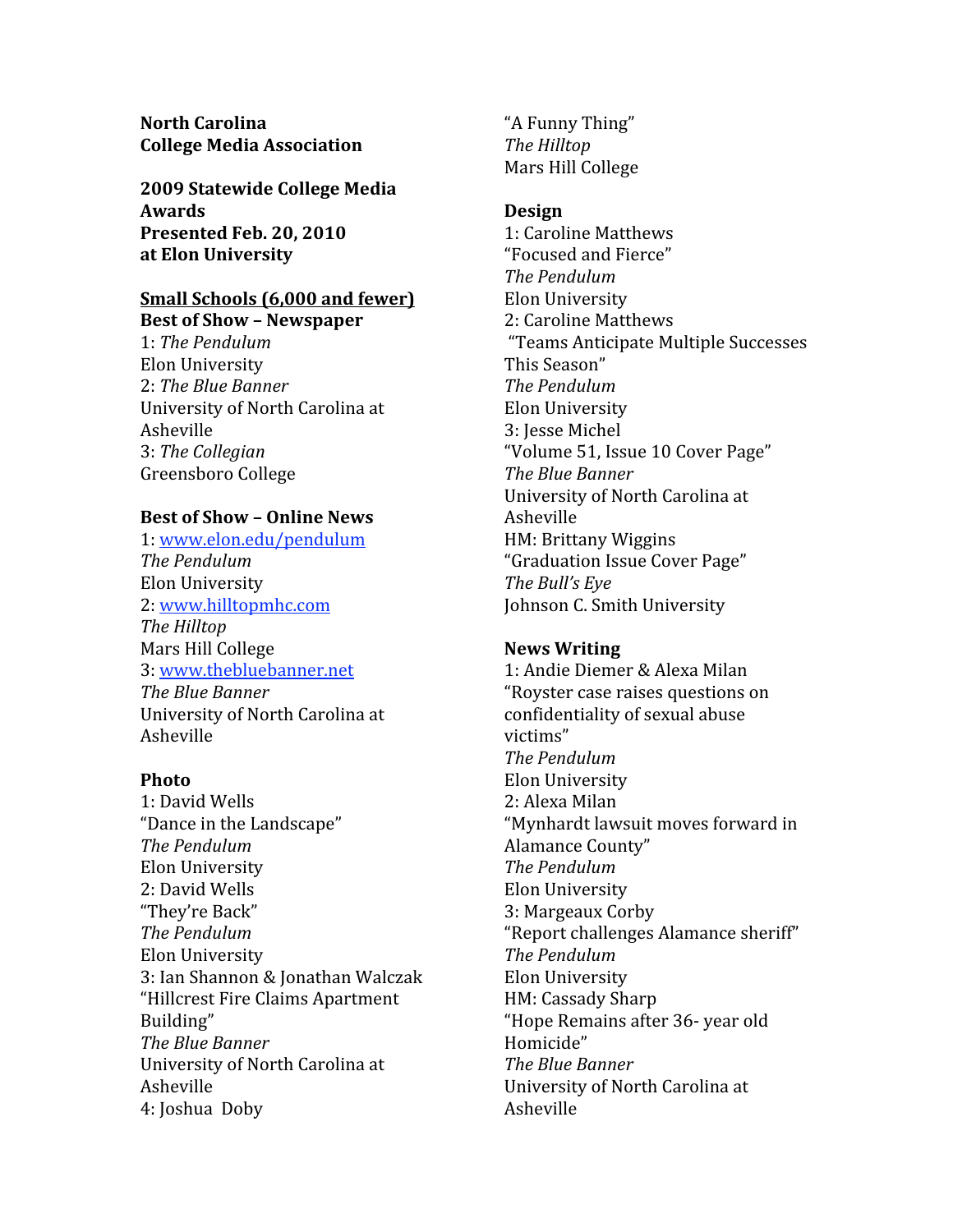HM: Alexzenia Davis "Home Away from Home: Is Your Campus Home Really Safe?" *The Bull's Eye* Johnson C. Smith University

#### **Feature Writing**

1: Emily Silva "Sexual Violence: No Excuses" *The Pendulum* Elon University 2: Erin McWhorter "Post Secret creator Frank Warren comes to Greenville" *The Blue Banner* University of North Carolina at Asheville 3: Ashley Barnas "Tail Whip! Power Stop! 360!" *The Pendulum* Elon University HM: Rachel Cieri "Fresh Starts, Hopeful Futures *The Pendulum* Elon University HM: Jarad Brown "Webb Spins Dreams of NFL Career" *The Decree* N.C. Wesleyan College HM: David Rushing "Earline Heath King: The story almost never told" *The Collegian* Greensboro College

## **Sports Writing**

1: Sam Calvert "Riley relishes role with Phoenix" *The Pendulum* Elon University 2: Conor O'Neill "Irvine rebounds from injury‐ridden 2008 to game form" *The Pendulum* Elon University 3: Pam Richter

"Davidson's Matheny hired as new men's head basketball coach" *The Pendulum* Elon University HM: Jarad Brown "Bishops Dismantle Maryville in Homecoming Game" *The Decree* NC Wesleyan College

#### **Opinion Writing**

1: Morgan Little "Biting A Helpful Hand" *The Pendulum* Elon University 2: Paul Raker "The dirty little secrets of the American military" *The Collegian* Greensboro College 3: Morgan Little "The hole in Mynhardt's case: precedent relieves university" *The Pendulum* Elon University HM: Morgan Little "Bashing from afar: Anonymity on the Internet" *The Pendulum* Elon University HM: Devin Williams "Black History: 365 Days or 28?" *The Bull's Eye* Johnson C. Smith University

#### **Large Schools (more than 6,000)**

**Best of Show – Newspaper** 1: *The Daily Tar Heel* University of North Carolina at Chapel Hill 2: *The A&T Register* North Carolina A&T State University 3: *The Technician* N.C. State University 4: *The East Carolinian*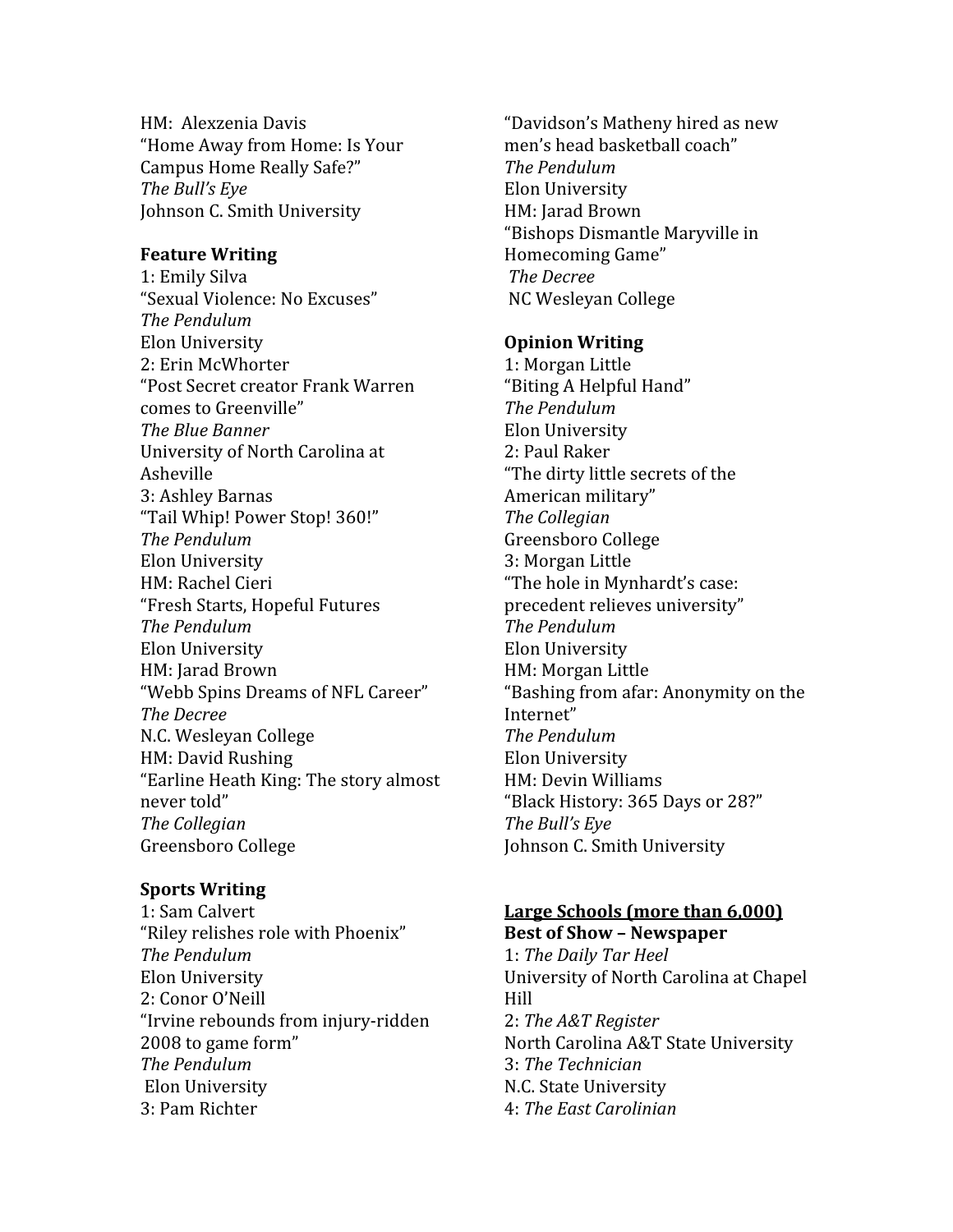East Carolina University

# **Best of Show – Online News**

1(T): www.dailytarheel.com *The Daily Tar Heel* UNC‐Chapel Hill 1(T): www.technicianonline.com *The Technician* N.C. State University 2: www.ncatregister.com *The A&T Register* North Carolina A&T State University 3: www.thenewsargus.com *The News Argus* Winston‐Salem State University 4: www.uncp.edu.pineneedle *The Pine Needle* University of North Carolina at Pembroke

# **Opinion Writing**

1: Paul McCauley "Open It, You Reactionary Idiots" *The Technician* N.C. State University 2: Christian Yoder "Make 'access' meaningful" *The Daily Tar Heel* University of North Carolina at Chapel Hill 3: Hannah Thurman "Medicine to help with stage fright?" *The Daily Tar Heel* University of North Carolina at Chapel Hill HM: Benton Sawrey "Privatize Liquor Sales" *The Technician* N.C. State University HM: Samantha Hughes "Take Back the Night" *The East Carolinian* East Carolina University

# **Sports Writing**

1: Mike Ehrlich "Dewitt's long journey back to North Carolina" *The Daily Tar Heel* University of North Carolina at Chapel Hill 2: Jesse Baumgartner "Hansbrough gets national title" *The Daily Tar Heel* University of North Carolina at Chapel Hill 3: Jared Jackson "ECU's running game displays flashes of potential" *The East Carolinian* East Carolina University HM: David Ely "Runaway Champions" *The Daily Tar Heel* University of North Carolina at Chapel Hill HM: LaTasha Miles "William Hayes gives back to Ram football team" *The News Argus*  Winston‐Salem State University

# **News Writing**

1: Brian Austin "Greeks, UNC at new crossroads" *The Daily Tar Heel* University of North Carolina at Chapel Hill 2: Andrew Harrell "UNC professors provide expertise to lawmakers" *The Daily Tar Heel* University of North Carolina at Chapel Hill 3: Tiffany Gibson "Alumni give Chancellor Reaves 'failing grades'" *The News Argus*  Winston‐Salem State University HM: Wade Allen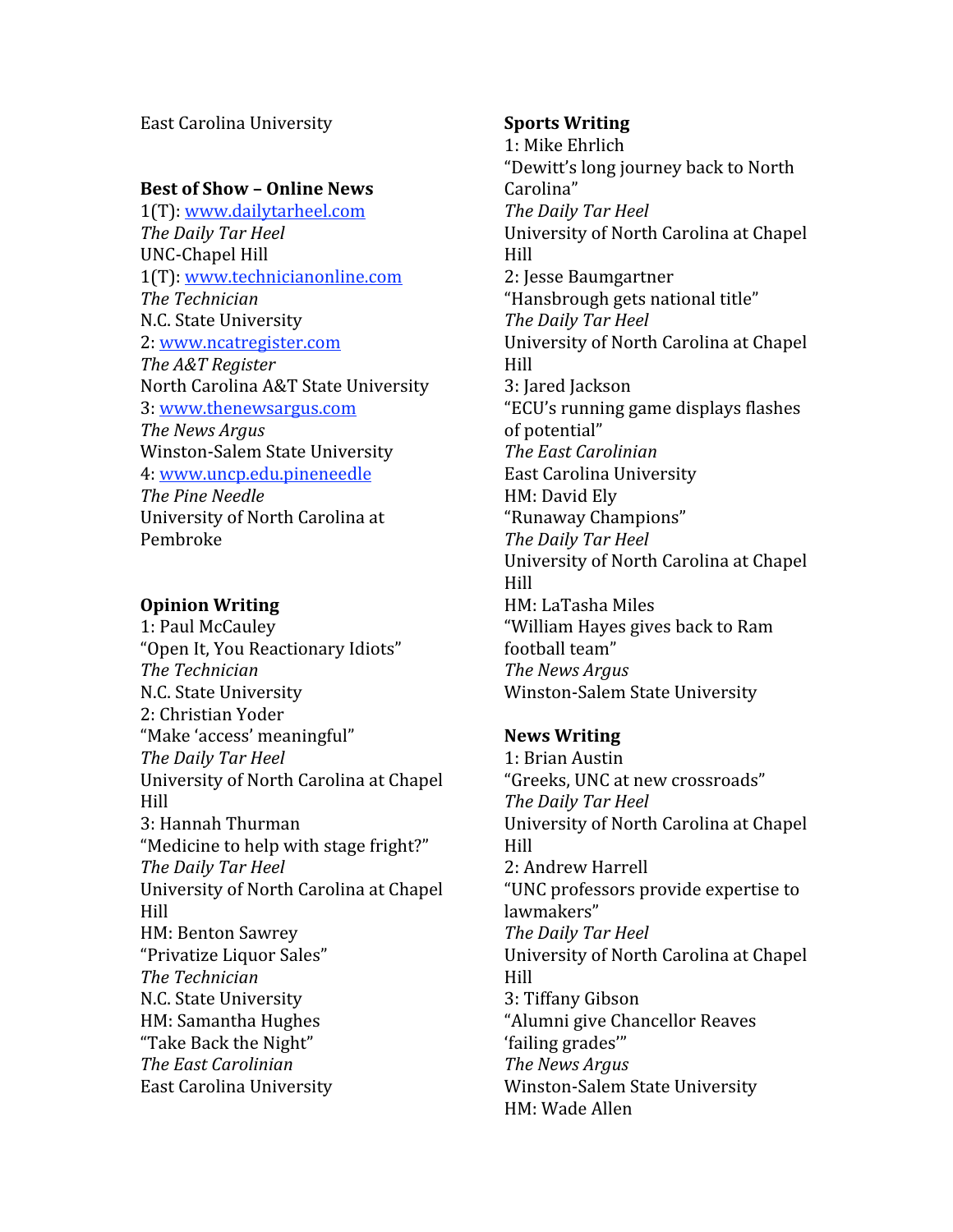"Bowles' Challenge: Bring me a leader with a passion for this job" *The Pine Needle* University of North Carolina at Pembroke

# **Design**

1: Duncan Hoge "Label Him a Winner" *The Daily Tar Heel* University of North Carolina at Chapel Hill 2: Katie Hatfield "Cape Fear Patrons get lucky on Friday the 13th" *The East Carolinian* East Carolina University 3: Jillian Nadell "A Legacy Fulfilled" *The Daily Tar Heel* University of North Carolina at Chapel Hill HM: Brandon Coley "Offense/Defense" *The News Argus*  Winston‐Salem State University HM: Kaleh Myers "Chevy to the Levee attracts celebrities" *The Pine Needle* University of North Carolina at Pembroke

## **Photography**

1: Emma Patti "National Championship" *The Daily Tar Heel* University of North Carolina at Chapel Hill 2: Matt Shapiro "Cape Fear: \$13 Tattoo" *The East Carolinian* East Carolina University 3: Phong Dinh "Marquee Victory" *The Daily Tar Heel*

University of North Carolina at Chapel Hill HM: Erin Duncan "Iron Pour" *The East Carolinian* East Carolina University HM: Corderius Cowans "9/11 vigil on campus" *The News Argus*  Winston‐Salem State University

# **Feature Writing**

1: Meghan Cooke "Soldiers in Need" *The Daily Tar Heel* University of North Carolina at Chapel Hill 2: Amanda Ruehlen "Tuition increases intensify personal struggles" *The Daily Tar Heel* University of North Carolina at Chapel Hill 3: Veronica Carrington "F.A.C.E.S." *The East Carolinian* East Carolina University HM. Veronica Carrington "The Superficial Samaritan" *The East Carolinian* East Carolina University

#### **Literary Magazines Best of Show**

1: *Colonnades* Elon University 2: *Windhover* N.C. State University 3: *The Broad River Review* Gardner‐Webb University 4: *The Aurochs* University of North Carolina at Pembroke

# **Poetry**

1: Chanda Grubbs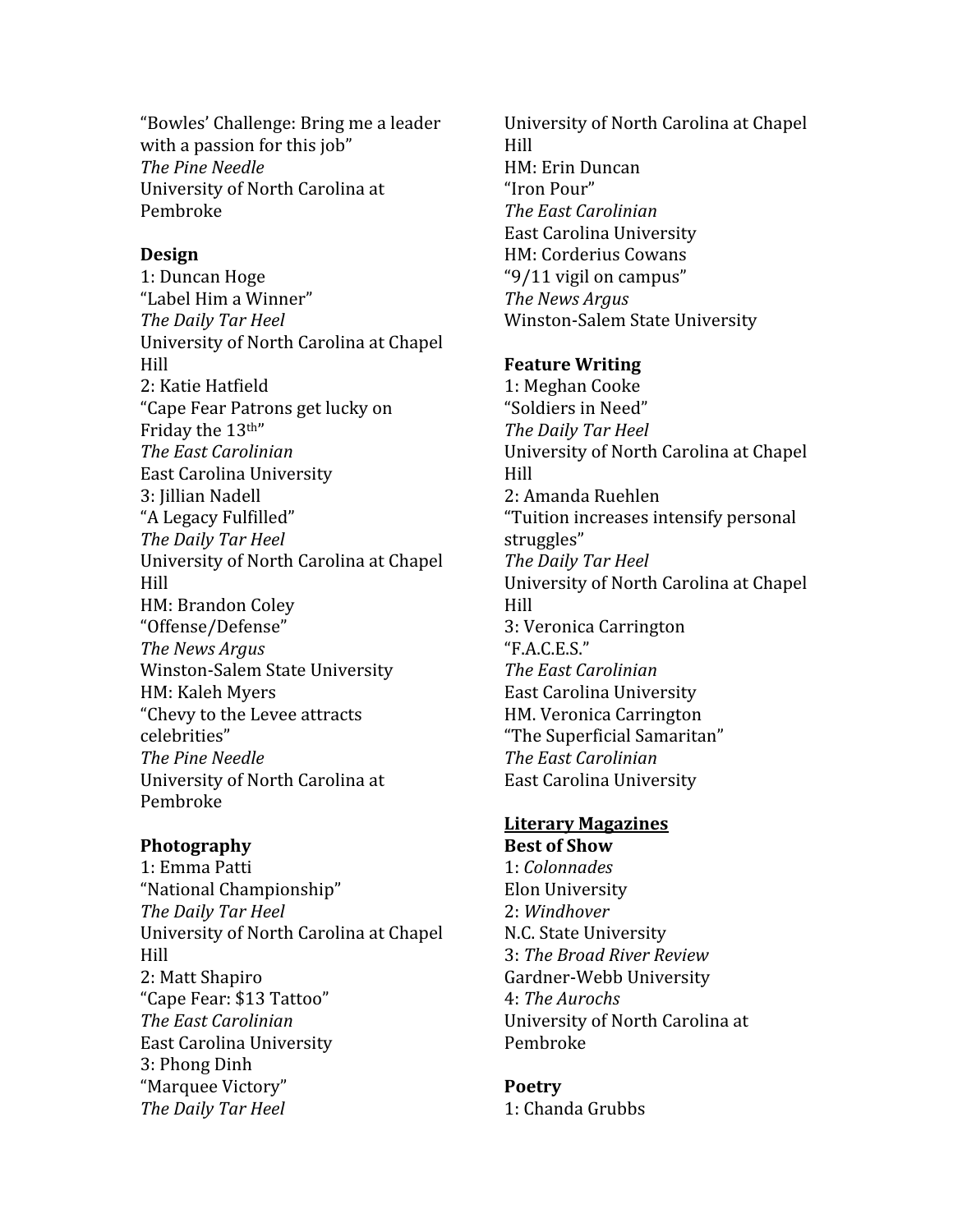"Clock" *Colonnades* Elon University

2: Whitney Waters "Letter from Venice" *Colonnades* Elon University

3: Jacob Goldbas "Machinations" *Windhover* N.C. State University

HM: Sarajane Burroughs "Daddy" *Broad River Review* Gardner‐Webb University

#### **Nonfiction**

1: Adam Tex Hill "After Images" *The Aurochs* University of North Carolina at Pembroke 2: Kyle Wiggins‐Rowan "Very Much Difference" *Colonnades* Elon University

#### **Fiction**

1: Ashley Lyons "Overcome by Events" *Colonnades* Elon University 2: Nikki Rice "Porch Spider" *The Broad River Review* Gardner‐Webb 3: Chanda Grubbs "Packing Up to Move Out" *Colonnades*

Elon University HM: Craig Wilson "The Man next to Me" *The Aurochs* University of North Carolina at Pembroke

#### **Photography/Art**

1: Nancy Jin "Building" *Windhover* N.C. State University 2: Brittany Davis "Soul" *Windhover* N.C. State University 3. Leah Lawrence "Eyes" *Windhover* N.C. State University HM: Trudy Roth "Crossroads" *The Broad River Review* Gardner‐Webb University HM: Meredith Robinson "Ophelia" *Colonnades* Elon University

#### **2Page Spread**

1: Megan Jett "Kincaid" *Windhover* N.C. State University 2: Megan Jett "Animal" *Windhover* N.C. State University

#### **Yearbook**

**Best of Show** 1: *Agromeck* N.C. State University 2: *Phi Psi Cli* Elon University